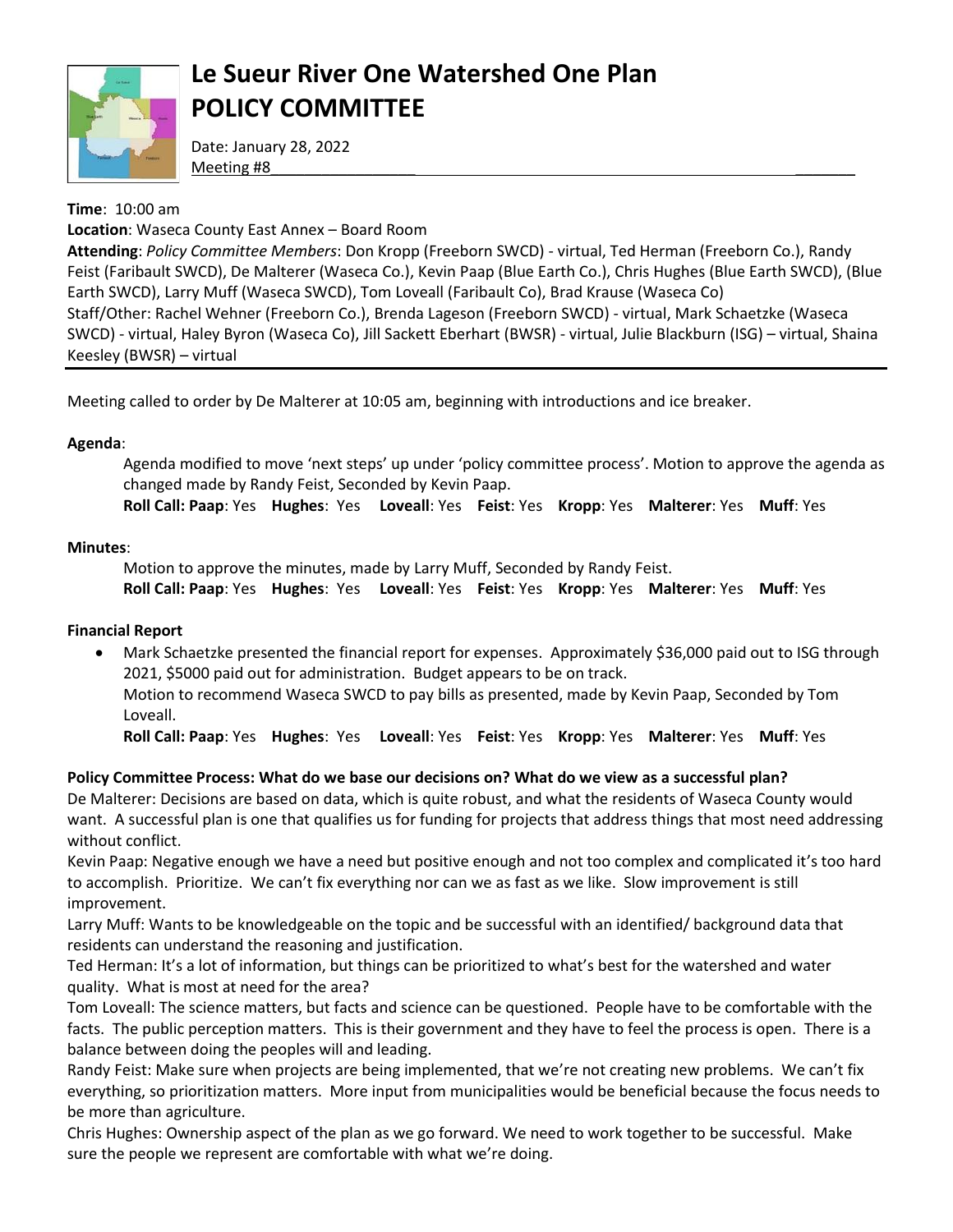

# **Le Sueur River One Watershed One Plan POLICY COMMITTEE**

Date: January 28, 2022 Meeting #8\_\_\_\_\_\_\_\_\_\_\_\_\_\_\_\_\_ \_\_\_\_\_\_\_

Donn Kropp: Keep it simple. Look at the data. Prioritize. Don't remake the wheel.

#### **Next steps:**

Haley Byron went over the planning timeline from December to first draft of the plan. The February meeting will be to discuss and approve issue statements and measurable goals. March and April will be for implementation table. A 2<sup>nd</sup> public meeting will also be in this time frame. In May all tables will be hopefully be complete and approved with the first draft done in June. We have been able to expedite the process because we have so much data for the watershed. We're not creating something new, we're building on what has been done.

#### **Issue Statements: Water Quality in Lakes, Riparian and Shorelands, and Groundwater Protections** Water Quality in Lakes:

Haley Byron went through the issue statements and measurable goals for these Lakes. Muff requested an explanation for why certain lakes were chosen, what their issues are, and what solutions there are to fix. Some data was included in the packet. A summary of why those specific lakes were chosen would be sufficient. Question was posed by Muff how we would increase Citizen Lake monitoring program. The MPCA has a program for citizens to supply water samples. Lake associations are avid participants. The goal would be to expand this program and participation.

Targeting criteria was discussed. Local support was the highest ranking criteria. Subwatershed assessment, WRAPS priorities, and citizen priority followed also as a high ranking a criteria. Bass, Reeds, Madison, Freeborn, Lura, St Olaf, and Rice were the highest ranking lakes based on that criteria. Malterer stated success in smaller lakes may be more important than taking on a massive endeavor like Lake Elysian. Hughes asked what will happen for Elysian if not addressed in this plan. Byron said it's likely it will not be addressed as thoroughly in this first 10 years but may still have projects separate from the watershed on a county level. It comes down to what we can feasibly tackle in 10 years. Malterer states that Reeds has so much citizen by-in. Steering and TAC committees will revisit the topic of Elysian Lake, if it should be added or not.

Potential strategies were reviewed. Alum treatments and dredging were discussed why we have those as a questionable item. This is due to cost, time, and feasibility with this group. May be more of an individual entity that takes on a project of that level. Ordinance changes were questioned. Byron stated this was maybe something to consider to get consistency throughout the watershed (ie shoreland). Sometimes ordinance changes happen because the locals want the change. Invasive species funding was discussed as options as well. This plan will include projects that will be funded by other means than our implementation dollars.

## Shoreland/ Riparian:

Haley Byron went through the issue statements and measurable goals of riparian and shoreland areas. Any erosion issues within shoreland will be addressed in the erosion section. Loveall asked if buffer would be included in this section. Byron stated it would. A discussion was had about the measurable goal related to voluntary adoption of expanded perennial cover and what is included in this. This could be ditches, lakes, buffers, wetlands, rivers, streams, etc. The group is not looking to expand the buffer law requirements in any way. Any expansion of an already existing buffer would be voluntary.

Targeting of shoreland will be priority lakes from list given, but priority watercourses will be decided at next meeting. Riparian areas targeting will be based on critical habitat, enhancements with impacts of alter hydrology, infrastructure protection, areas that could benefit from additional buffering. Strategies were discussed, with a question posed about what ordinance/ policy changes would be. This is more of a comparison between counties.